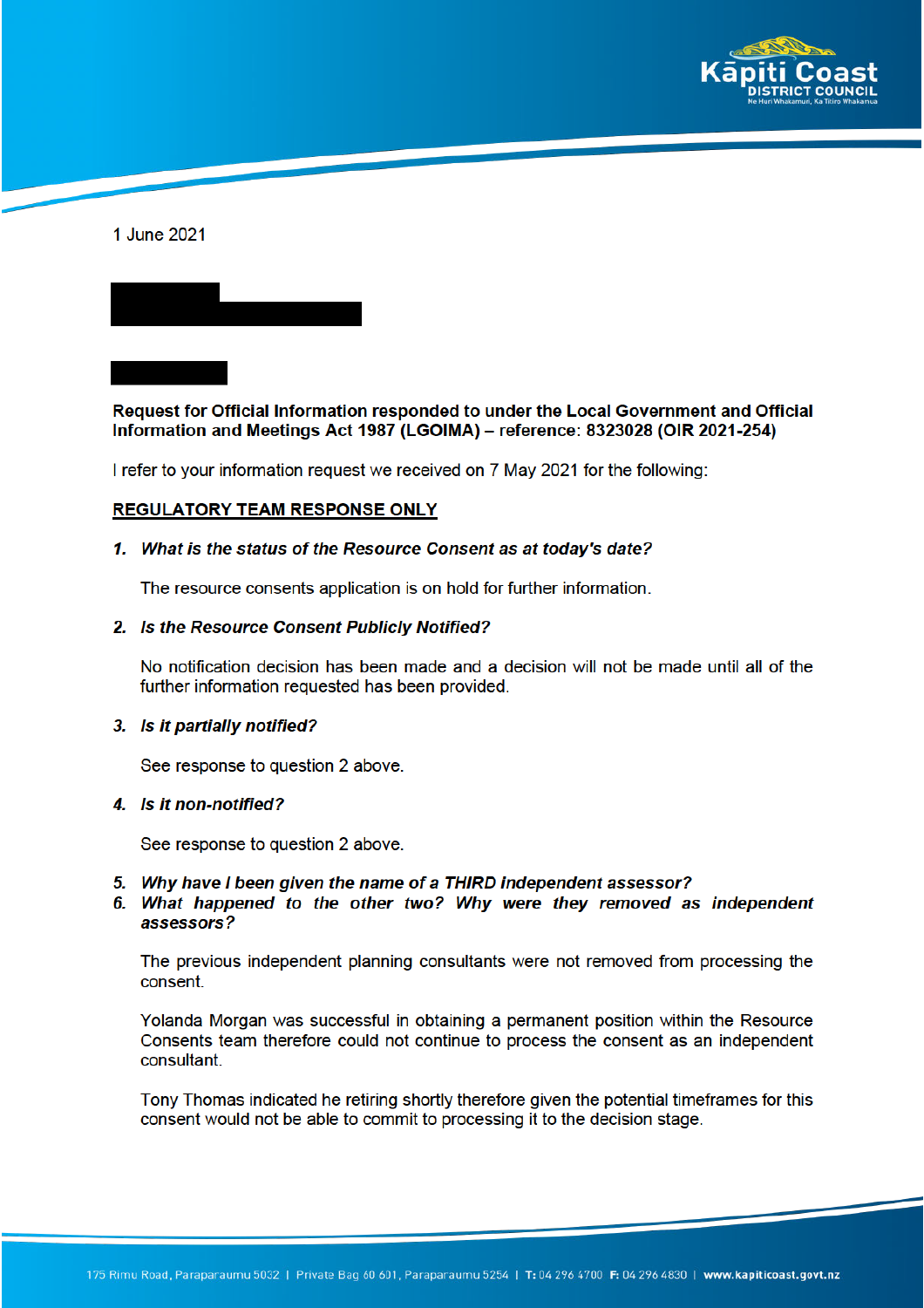*12. There were approximately 80 concerned parties who deemed themselves affected by the proposed Gateway who signed an objection letter, and these letters were submitted to KCDC in February 2021 - are these objections noted in the Resource Consent application? Have these objections been forwarded to Tom Anderson from Incite?*

This correspondence has been saved against the resource consents file and the processing planner has access to this the file.

I trust this is of some assistance to you.

Ngā mihi

 $\left| \quad \right|$ 

**James Jefferson** Group Manager Regulatory Services Te Kaihautū Ratonga Whakaritenga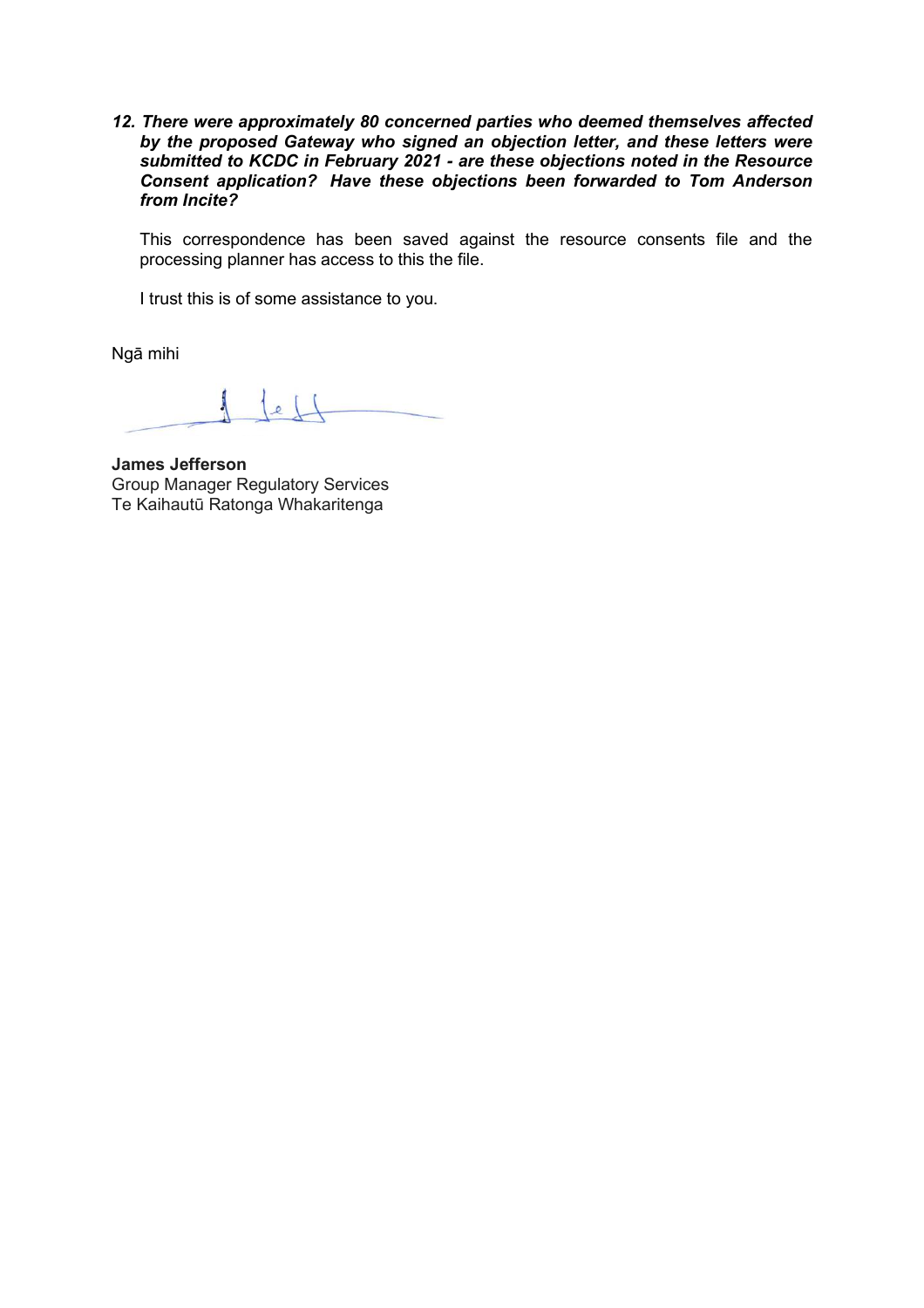

1 June 2021

Request for Official Information responded to under the Local Government and Official Information and Meetings Act 1987 (LGOIMA) – reference: 8322633 (OIR: 2021-254)

I refer to your information request we received on 7 May 2021 for the following:

### STRATEGY, GROWTH AND RECOVERY RESPONSE

7. On what date did KCDC formally engage Athfield Architects to begin the Working **Drawings?** 

Council engaged Athfield Architects on 8 April 2020.

8. Due to the ever changing scope and facilities of the Kapiti Gateway - Please provide the full costs to the ratepayer covering all consultants, traffic reports, reviewers, engineers, architects everyone that has been engaged to process or produce documentation and drawings for the Resource Consent from the beginning up to todav.

The full cost of the resource consents for the project to date is \$179,060 (excl GST). This includes all costs related to both the Greater Wellington Regional Council resource consent for works in the Titoku Stream and the Kapiti Coast District Council resource consent for the land use associated with Te Uruhi itself.

The total amount includes preparation of the resource consent application and processing fees, landscape and visual assessment, cultural impact assessment, transportation assessment, ecological assessment, topographic survey, geotechnical and structural assessment.

- 9. Does the proposed food, beverage & brasserie facility increase the floor area of the gateway by including the covered decked area between the buildings?
- 10. If yes then what is the total floor area now for the commercial operation/s?

Council is not proposing an increase to the floor area of the building.

11. As part of the Resource Consent application what is the seating occupancy capacity of the proposed food & beverage portion of the commercial operation?

Council is not proposing a seating allocation at this stage.